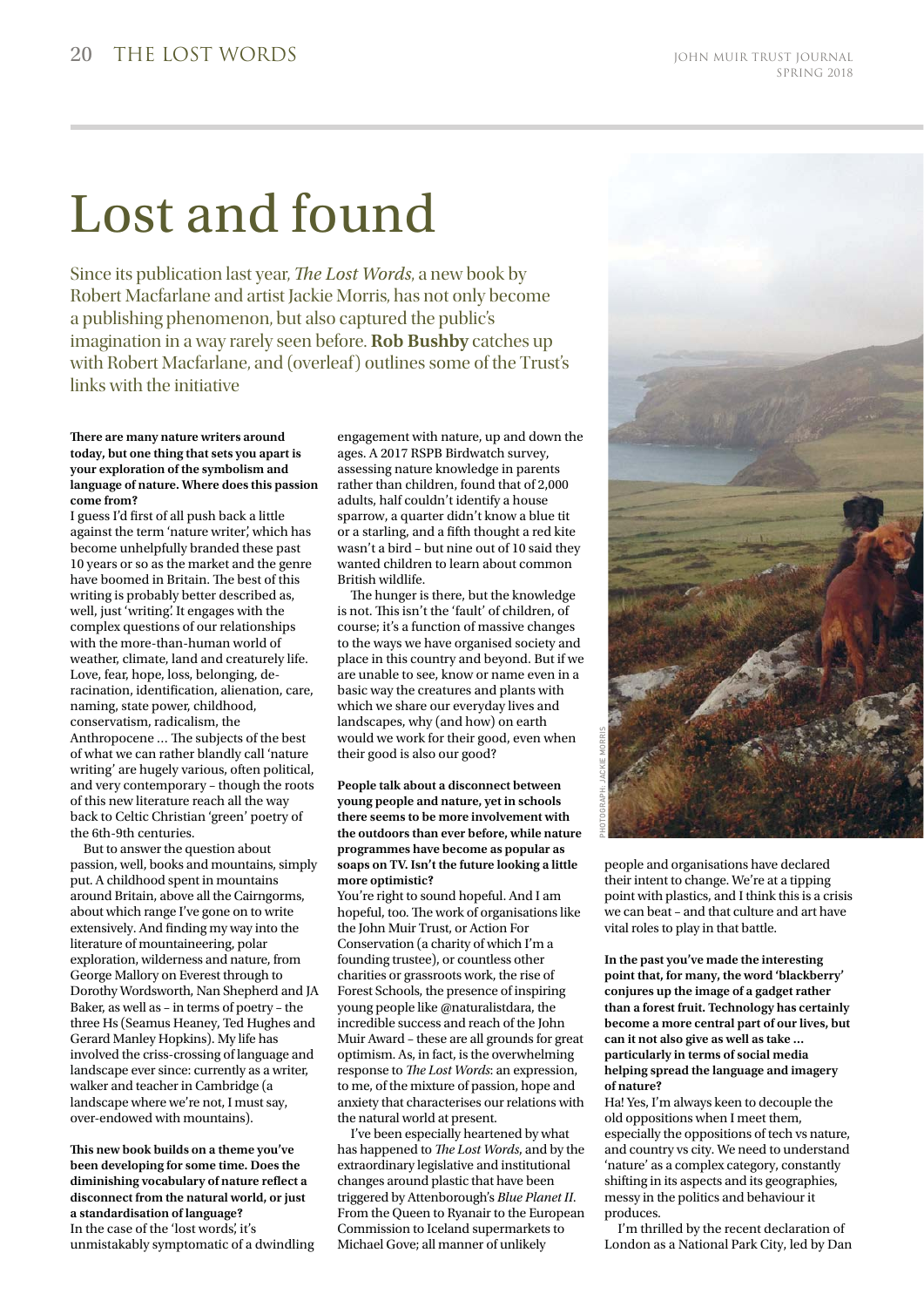

**"Much of this basic naming and knowledge of nearby nature is disappearing because nearby nature itself is vanishing"**

Raven-Ellison's vision, a campaign I've supported: a reminder that our cities can be landscapes of exceptional biodiversity and natural energy.

I recently marked the end of my first year on Twitter: with 90,000 followers, and 10-20 million tweet impressions each month, I've found it an extraordinarily powerful way of communicating ideas, campaigns and passions to huge audiences. I start each day with posting a landscape, nature or place 'word of the day' plus definition at 7am: some are archaic but beautiful ('holloway', 'gill', 'bealach'), others modern and grim ('microplastics', 'ghost-nets'); all start long threads of discussion and sharing.

**Some people might see this is an exercise in nostalgia, and say we just have to accept change and go with the flow?**  These days I confess I'm tired of the

'nostalgia' objection to 'nature', as if the living world is somehow a middle-class luxury rather than a vital necessity. Cultures are defined by what they save as well as what they destroy, and we need now more than ever to take and support strong value-decisions about how we live with the more-than-human world – the wild world, if we want to call it that.

Much of this basic naming and knowledge of nearby nature is disappearing because nearby nature itself is vanishing. Of the names in the book, starlings are down 70 per cent since the 1970s, skylarks are going, newts are going.

To keep the names alive, and the creatures and plants to which they correspond in the minds and stories of children, seems to me urgent work. We will not save what we do not love, and we rarely love what we cannot name or see.

### **Wild words and images – Jackie Morris**

"The Lost Words is not only a book. The work is a praise-song, in word and in image, to the natural world. Both Robert and myself have a deep love for the non-human world. As a result of a partnership with Compton Verney Art Gallery & Park, it is also a touring exhibition of word and image. (And Eva John's Explorer's Guide, hosted by the John Muir Trust, is inspiring families and educators to bring the words to life in natural settings around the world.)

The Lost Words is about language, the naming of things, the wild words. Our book, and the exhibition, are both aimed at a re-focusing, a movement towards rewilding, not just children, but adults also. Robert has written spells, words that almost demand to be read out loud, shared, and in the ways of magic and by 'sleightof-word' rather than 'sleight-ofhand', we are trying to divert the eye away from the human, the urban, and into the nearby wild. For we live surrounded by the wild, even in cities. To name our creatures, trees, birds, to know our stories, is to understand our place in the wild wide world."

For more information, including a free Explorer's Guide and poster downloads, visit johnmuirtrust. org/thelostwords